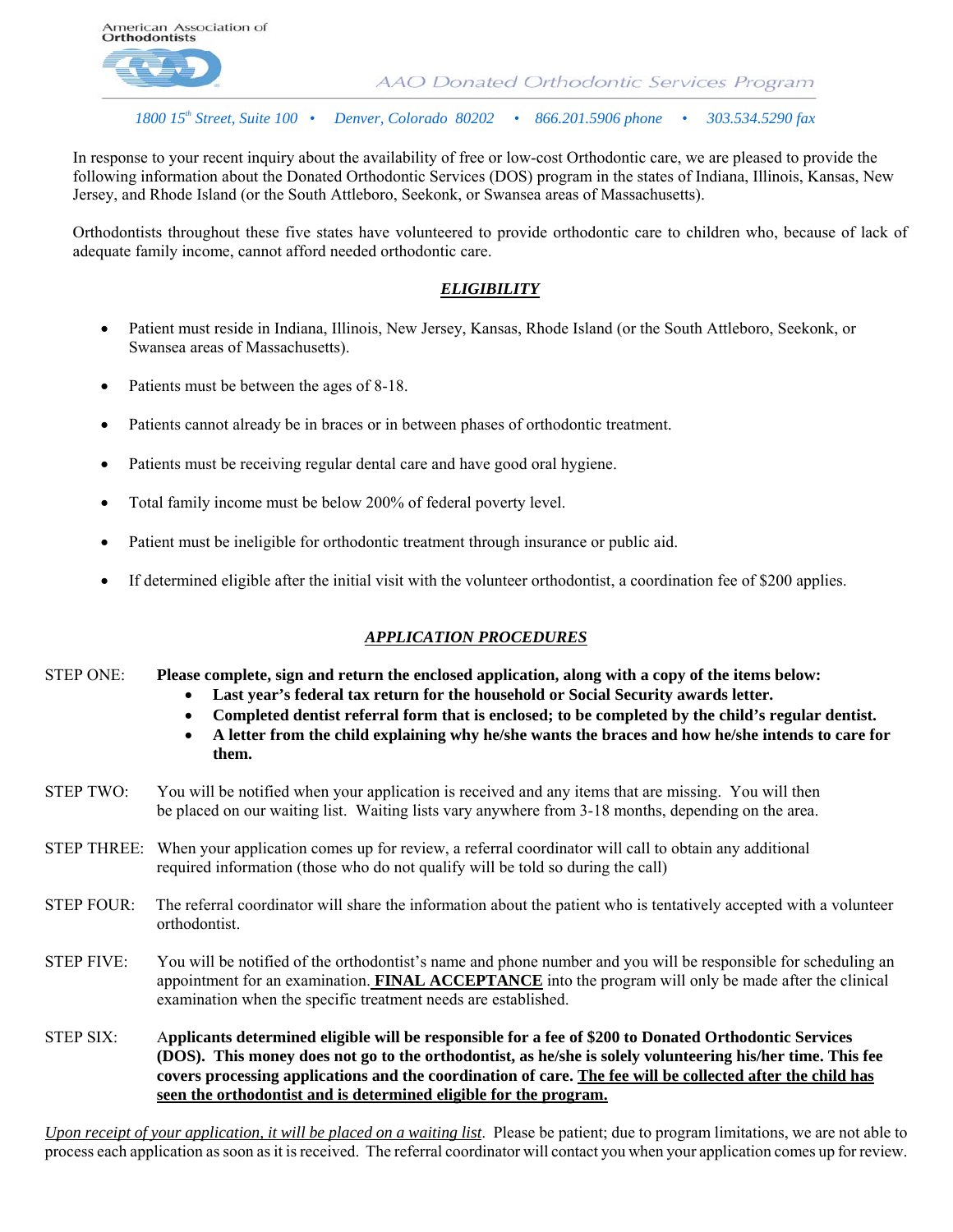## **APPLICATION FOR DONATED ORTHODONTIC SERVICES (DOS) PROGRAM**

DONATED ORTHODONTIC SERVICES **EXAMPLE APPLICATION:** 1800 15TH STREET, SUITE 100 DENVER, CO 80202 (866) 201-5906  $(303)$  534-5290 - FAX

## **APPLICANT**

|                                              |           | ADDRESS: PLEASE CIRCLE: MALE FEMALE           |
|----------------------------------------------|-----------|-----------------------------------------------|
|                                              |           |                                               |
|                                              |           | PREFERRED FORM OF COMMUNICATION               |
|                                              |           | (PLEASE CIRCLE): PHONE EMAIL MAIL             |
|                                              |           |                                               |
| CONTACT PERSON (RELATIVE, FRIEND, ETC.):     |           |                                               |
|                                              |           |                                               |
|                                              |           | NAME OF EACH PERSON AGE RELATIONSHIP TO CHILD |
|                                              |           |                                               |
|                                              |           |                                               |
| For Internal Use Only:                       | Requested | Received                                      |
| Tax/Income Verification:                     |           |                                               |
|                                              |           |                                               |
| Dentist Referral Form:<br>Letter from Child: |           |                                               |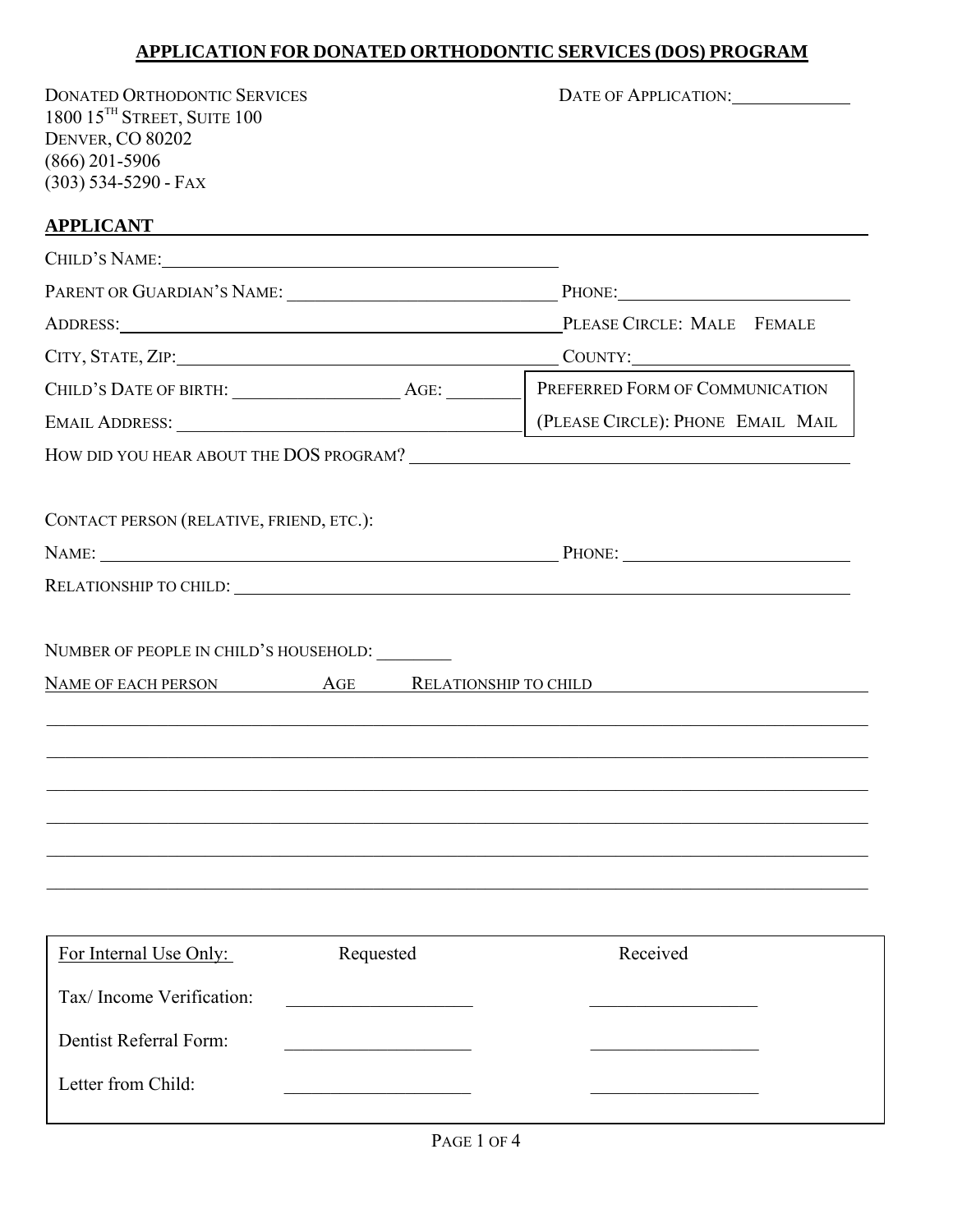### **FINANCIAL INFORMATION**

#### **HOUSEHOLD MONTHLY INCOME:**

PARENT OR GUARDIAN #1

ARE YOU EMPLOYED? YES NO PLACE OF EMPLOYMENT:

YOUR MONTHY WAGES: \$

PARENT OR GUARDIAN #2

ARE YOU EMPLOYED? \_\_\_YES \_\_\_NO PLACE OF EMPLOYMENT: \_\_\_\_\_\_\_\_\_\_\_\_\_\_\_\_\_\_\_\_\_\_\_\_\_\_\_\_\_

YOUR MONTHY WAGES: \$

ARE THERE ANY OTHER SOURCES OF INCOME FOR YOUR HOUSEHOLD, SUCH AS SOCIAL SECURITY, SSI, TANF,

 $\_$  , and the set of the set of the set of the set of the set of the set of the set of the set of the set of the set of the set of the set of the set of the set of the set of the set of the set of the set of the set of th

 $\_$  , and the set of the set of the set of the set of the set of the set of the set of the set of the set of the set of the set of the set of the set of the set of the set of the set of the set of the set of the set of th

 $\_$  , and the set of the set of the set of the set of the set of the set of the set of the set of the set of the set of the set of the set of the set of the set of the set of the set of the set of the set of the set of th

UNEMPLOYMENT, CHILD SUPPORT, ETC.)? IF SO, PLEASE INDICATE BELOW

TOTAL MONTHLY HOUSEHOLD INCOME FROM ALL SOURCES: \$

TOTAL VALUE OF CHILD'S & PARENT(S) SAVINGS:

TOTAL VALUE OF CHILD'S & PARENT(S) INVESTMENTS:

# **PARENT OR GUARDIAN MUST SUBMIT A COPY OF LAST YEAR'S FEDERAL TAX RETURN OR SSI AWARDS LETTER WITH THIS APPLICATION**

DOES THE CHILD RECEIVE MEDICAID BENEFITS? YES NO MEDICAID #

DOES THE CHILD HAVE DENTAL INSURANCE? YES NO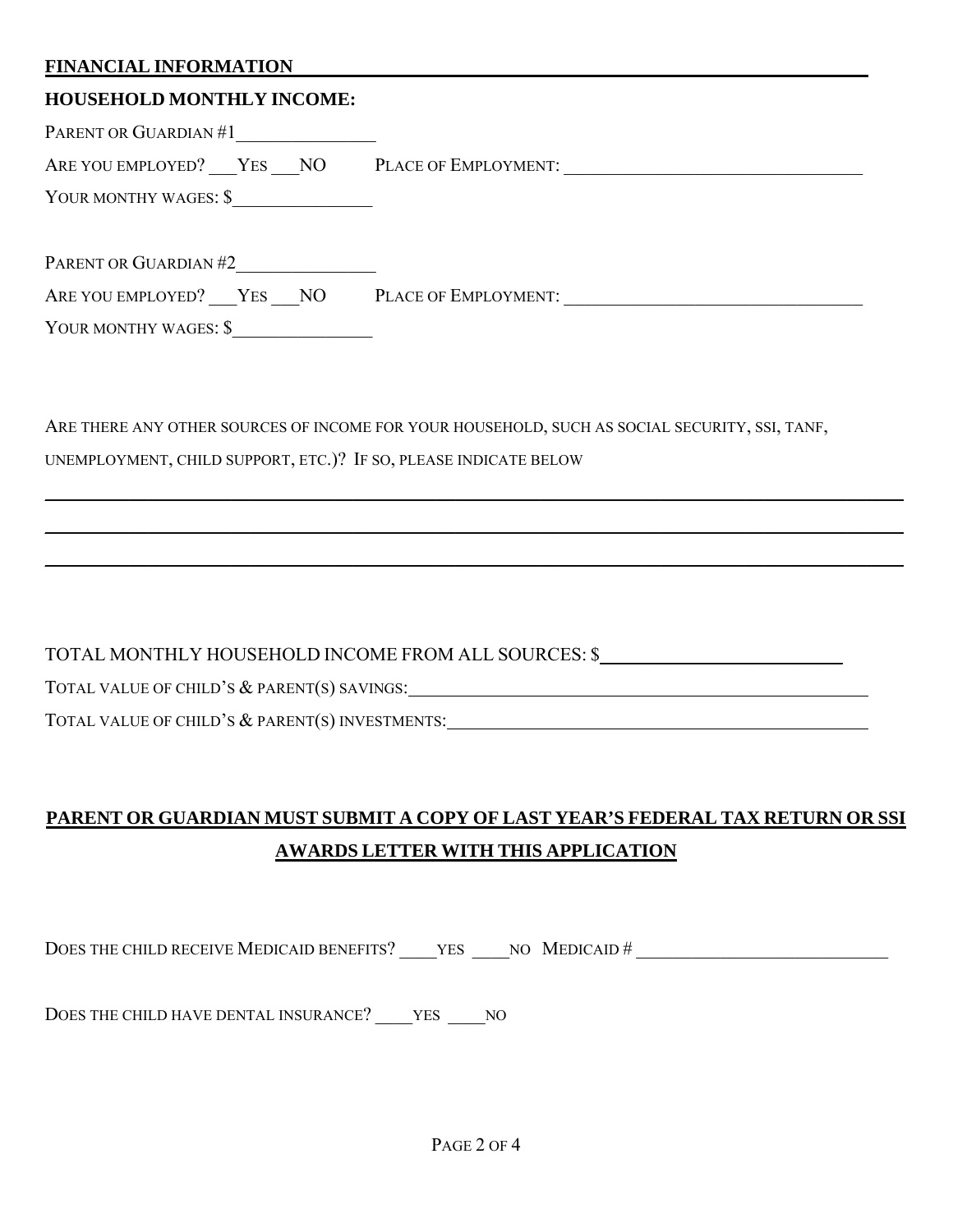### **DENTAL NEEDS**

|  | BRIEFLY DESCRIBE THE CHILD'S DENTAL NEEDS:                                                         |
|--|----------------------------------------------------------------------------------------------------|
|  |                                                                                                    |
|  | IF YES, NAME OF DENTIST: PHONE#: PHONE#:                                                           |
|  |                                                                                                    |
|  | HAS A DENTIST RECOMMENDED BRACES FOR YOUR CHILD?                                                   |
|  | DO ANY OTHER MEMBERS OF YOUR FAMILY HAVE BRACES, RECEIVE ORTHODONTIC CARE, OR RECEIVED CARE IN THE |
|  | PAST? IF SO, WHEN?                                                                                 |

 $\overline{\phantom{a}}$  , and the contract of the contract of the contract of the contract of the contract of the contract of the contract of the contract of the contract of the contract of the contract of the contract of the contrac

 $\frac{1}{2}$  ,  $\frac{1}{2}$  ,  $\frac{1}{2}$  ,  $\frac{1}{2}$  ,  $\frac{1}{2}$  ,  $\frac{1}{2}$  ,  $\frac{1}{2}$  ,  $\frac{1}{2}$  ,  $\frac{1}{2}$  ,  $\frac{1}{2}$  ,  $\frac{1}{2}$  ,  $\frac{1}{2}$  ,  $\frac{1}{2}$  ,  $\frac{1}{2}$  ,  $\frac{1}{2}$  ,  $\frac{1}{2}$  ,  $\frac{1}{2}$  ,  $\frac{1}{2}$  ,  $\frac{1$ 

HOW WILL YOU ENSURE YOUR CHILD GETS TO DENTAL APPOINTMENTS?

PLEASE LIST OTHER TOWNS YOU CAN GET TO:\_\_\_\_\_\_\_\_\_\_\_\_\_\_\_\_\_\_\_\_\_\_\_\_\_\_, \_\_\_\_\_\_\_\_\_\_\_\_\_\_\_\_\_\_\_\_\_\_\_\_\_\_,

## **ADDITIONAL INFORMATION**

Use this space to elaborate on any information not sufficiently explained in other areas.

#### **Parent or guardian must be willing to adhere to Donated Orthodontic Services rules; the patient must:**

 $\_$  , and the contribution of the contribution of the contribution of the contribution of the contribution of  $\mathcal{L}_\text{max}$ 

 $\_$  , and the contribution of the contribution of the contribution of the contribution of the contribution of  $\mathcal{L}_\text{max}$ 

 $\_$  , and the contribution of the contribution of the contribution of the contribution of the contribution of  $\mathcal{L}_\text{max}$ 

 $\_$  , and the contribution of the contribution of the contribution of the contribution of the contribution of  $\mathcal{L}_\text{max}$ 

 $\_$  , and the contribution of the contribution of the contribution of the contribution of the contribution of  $\mathcal{L}_\text{max}$ 

- Have regular dental visits during the course of orthodontic treatment;
- Maintain good oral hygiene;
- Keep all regularly scheduled appointments
- Take proper care of all orthodontic appliances;
- Comply with all instructions given by orthodontist

I have read the above expectations and if applicant is selected to be a patient in the program, I will ensure that the conditions above are met.

Signature of parent or guardian: \_\_\_\_\_\_\_\_\_\_\_\_\_\_\_\_\_\_\_\_\_\_\_\_\_\_\_\_\_\_\_\_\_\_\_\_\_\_\_\_\_\_\_ Date:

Page 3 of 4

(Please also sign the release on page 4)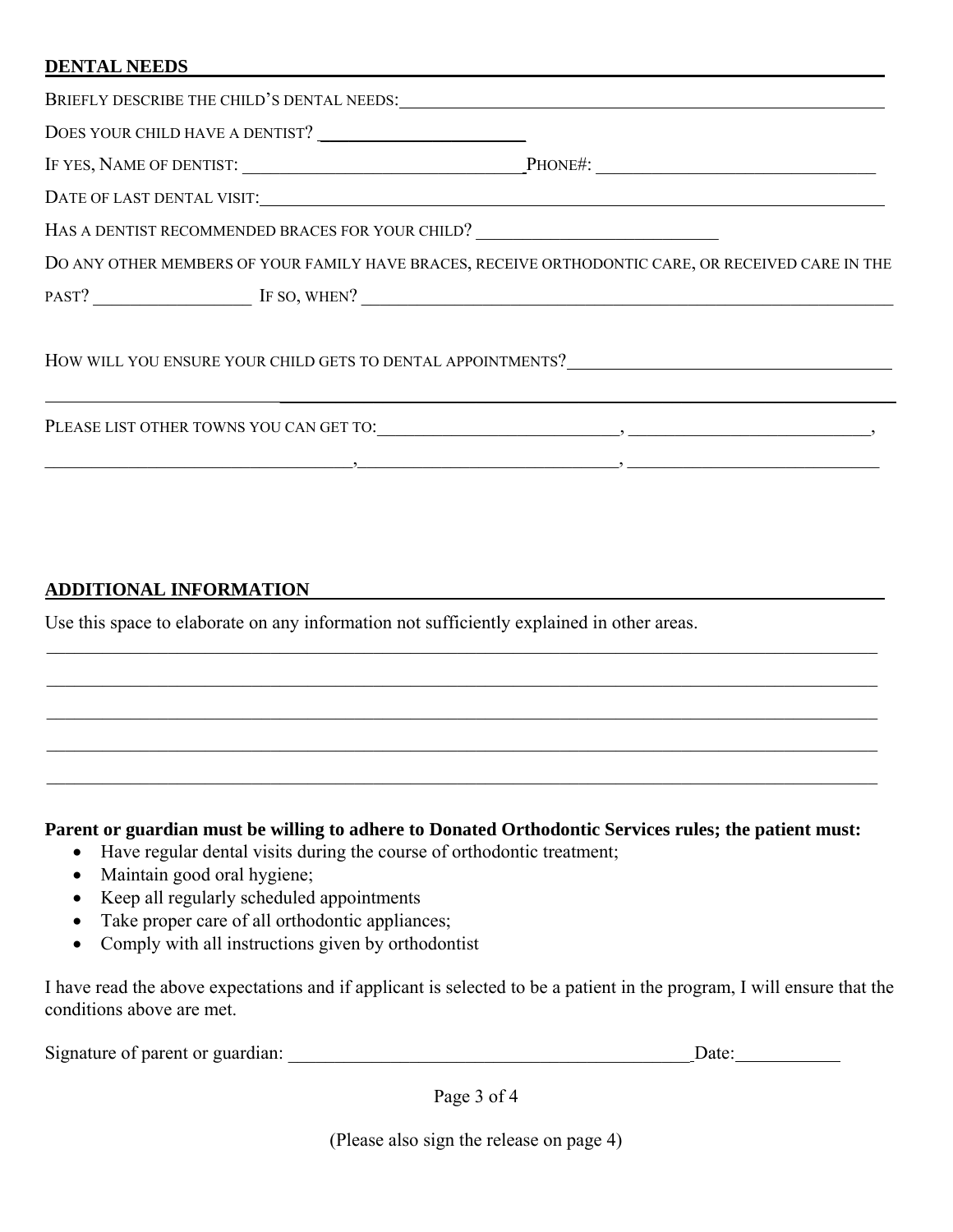#### **Please read the following statements. If you understand and agree to the conditions, please sign and date the form at the bottom.**

I understand that I will need to provide personal information that includes but is not limited to medical, dental, and financial condition.

I give my consent for the referral coordinator to obtain information from my child's physician, dentist, contact people I listed, and/or government or private agencies in order to determine their eligibility for the DOS program.

I understand information provided by me or others as noted above may be given only to the volunteers involved in my child's treatment and will be held confidential.

I give permission for the referral coordinator to share information about my child with one or more volunteer dentists in the DOS program.

I realize that the application to the DOS program does not assure my child will be referred for an examination or that they will be accepted as a patient following an examination.

I understand that Dental Lifeline Network, which coordinates the DOS program, will determine whether my child is eligible for the program and, if so, will seek to refer my child to a participating volunteer dentist. I further understand that the dentist, not Dental Lifeline Network, is solely responsible for diagnosis and any possible treatment that my child might receive for their dental needs.

I understand that the dentist(s) have volunteered to treat my child's existing dental condition only and are not obligated to provide donated care in the future or to maintain my child as a patient.

I understand the importance of keeping all scheduled appointments. Failure to do so, without at least 24 hour notice to the dentist, can and will disqualify my child from obtaining further treatment through the program.

#### **To the best of my knowledge, the information provided on this form is a full and accurate disclosure of my current physical, medical, and financial status.**

| Signature of parent or guardian:               | Date <sup>-</sup> |  |  |
|------------------------------------------------|-------------------|--|--|
|                                                |                   |  |  |
| Signature of person referring (if applicable): | Date:             |  |  |

#### **Optional Photo and Information Consent Form**

"I give permission to Dental Lifeline Network to use my child's name, information, statements, or photograph for public relations purposes, and to attribute my statements to me as an expression of my personal experience. I understand that this information may be used in dental journals, website(s), media articles, advertisements or other marketing materials that promote the programs of Dental Lifeline Network and encourage involvement from dental professionals and funders. I also agree that no material needs to be submitted to me for any further approval, and I give Dental Lifeline Network the right to copyright such material if necessary. **I understand that if I don't grant this permission, it will** *not* **affect my child's eligibility for receiving services through Donated Orthodontic Services (DOS).**"

| Signature of parent or guardian: | -Jafe |
|----------------------------------|-------|
|                                  |       |

Page 4 of 4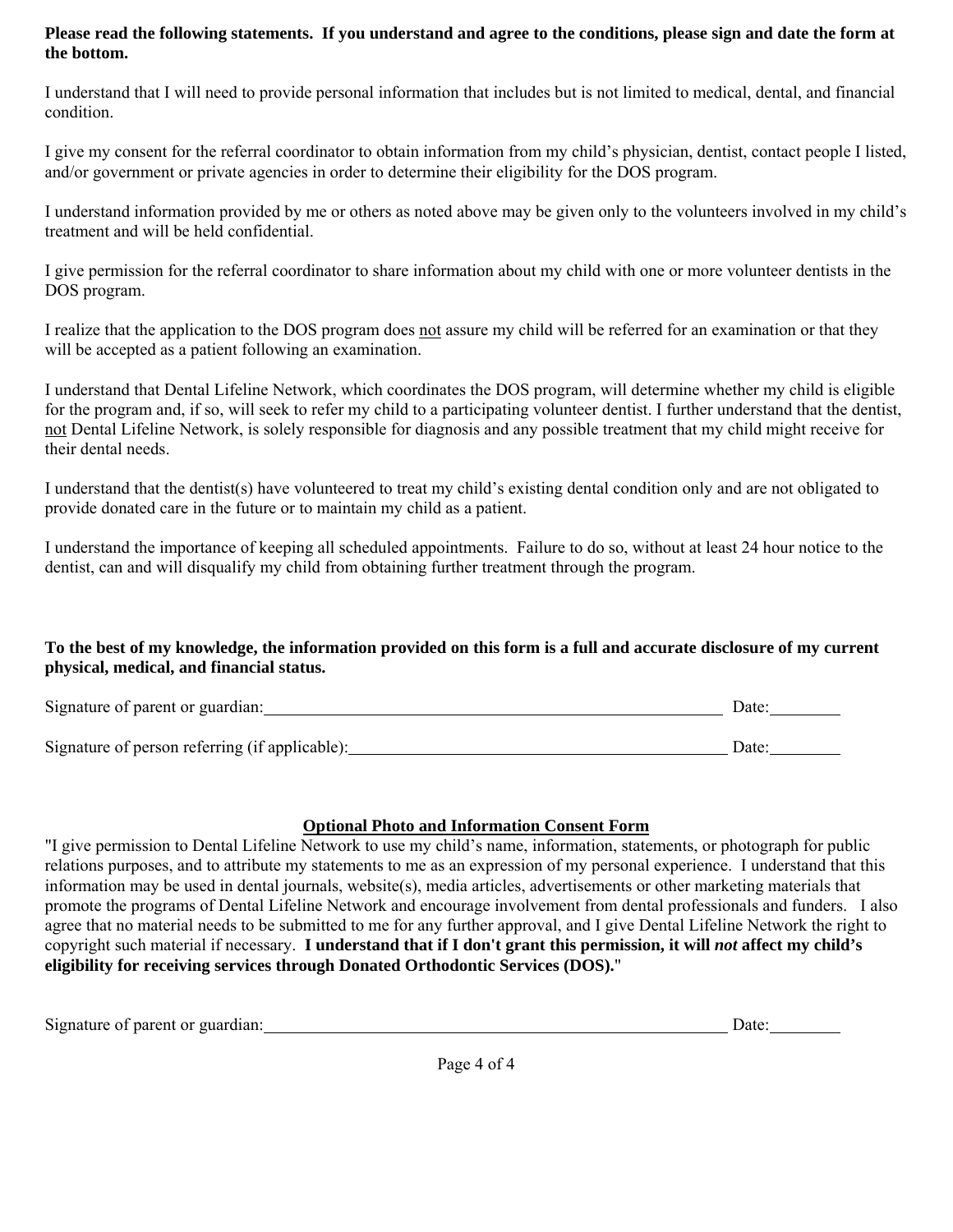## **Donated Orthodontic Services Program Patient Rules**

- 1. Donated Orthodontic Services (DOS) provides for orthodontic treatment only. Extractions, dental cleanings, oral surgery, periodontal therapy, and any other treatment that may be necessary before, during, or after orthodontic treatment are the financial responsibility of the patient's parents or legal guardians. This treatment may be sought through public aid as well.
- 2. If your child has cavities or periodontal disease (gum disease), these conditions must be completely remedied before orthodontic treatment begins.
- 3. Your child must have a general dentist, who must verify that all necessary dental treatment has been completed before orthodontic treatment begins. In addition, your child must maintain regular dental appointments and cleanings during orthodontic treatment.
- 4. During the course of treatment, if your child does not brush and floss their teeth properly, cavities can form around the braces. If your child does not maintain proper oral hygiene or if cavities form which are not remedied, the treating orthodontist has the option to remove the braces and end the orthodontic treatment. Your child will then be dismissed from the DOS Program.
- 5. If your child is accepted into the DOS Program, orthodontic treatment will be provided by the assigned orthodontist only. If you move away from the treating orthodontist, the DOS Coordinator will attempt to find your child another treating orthodontist; however DOS cannot guarantee that this will be possible. If you move before the orthodontic treatment finishes and DOS is unable to find a new orthodontist, you must advise your treating orthodontist and make any arrangements necessary to complete treatment, including finding a new orthodontist, which will become your financial responsibility, or having the current orthodontist remove the braces.
- 6. Regular orthodontic appointments are necessary to make sure the teeth move as expected and no unwanted movement occurs. Most of these appointments will be during school hours. It is your responsibility to make sure that all of the scheduled appointments are kept. Failure to maintain regularly scheduled appointments on a continued basis is grounds for the treating orthodontist to remove the braces and end the orthodontic treatment.
- 7. You and your child must completely follow the treatment plan recommended by your orthodontist, which will be explained to you before orthodontic treatment begins. If you fail to follow the treatment plan, the treating orthodontist has the option to refuse to continue treatment, to remove the braces, and to end the orthodontic treatment.
- 8. During the course of orthodontic treatment, your child must cooperate with the assigned orthodontist. Failure to cooperate fully with the orthodontist or to maintain proper behavior so that the treatment can be delivered can result in the orthodontist refusing to continue orthodontic treatment until the improper behavior is corrected or removing the braces and ending treatment.
- 9. Broken appliances or loose brackets and bands can cause damage to the teeth and the rest of the mouth. Your child must take special care not to eat hard or sticky foods or pull on the braces. If there is frequent damage to the braces, the treating orthodontist has the option of removing the braces or charging you to repair the damage, which is not covered by the DOS Program.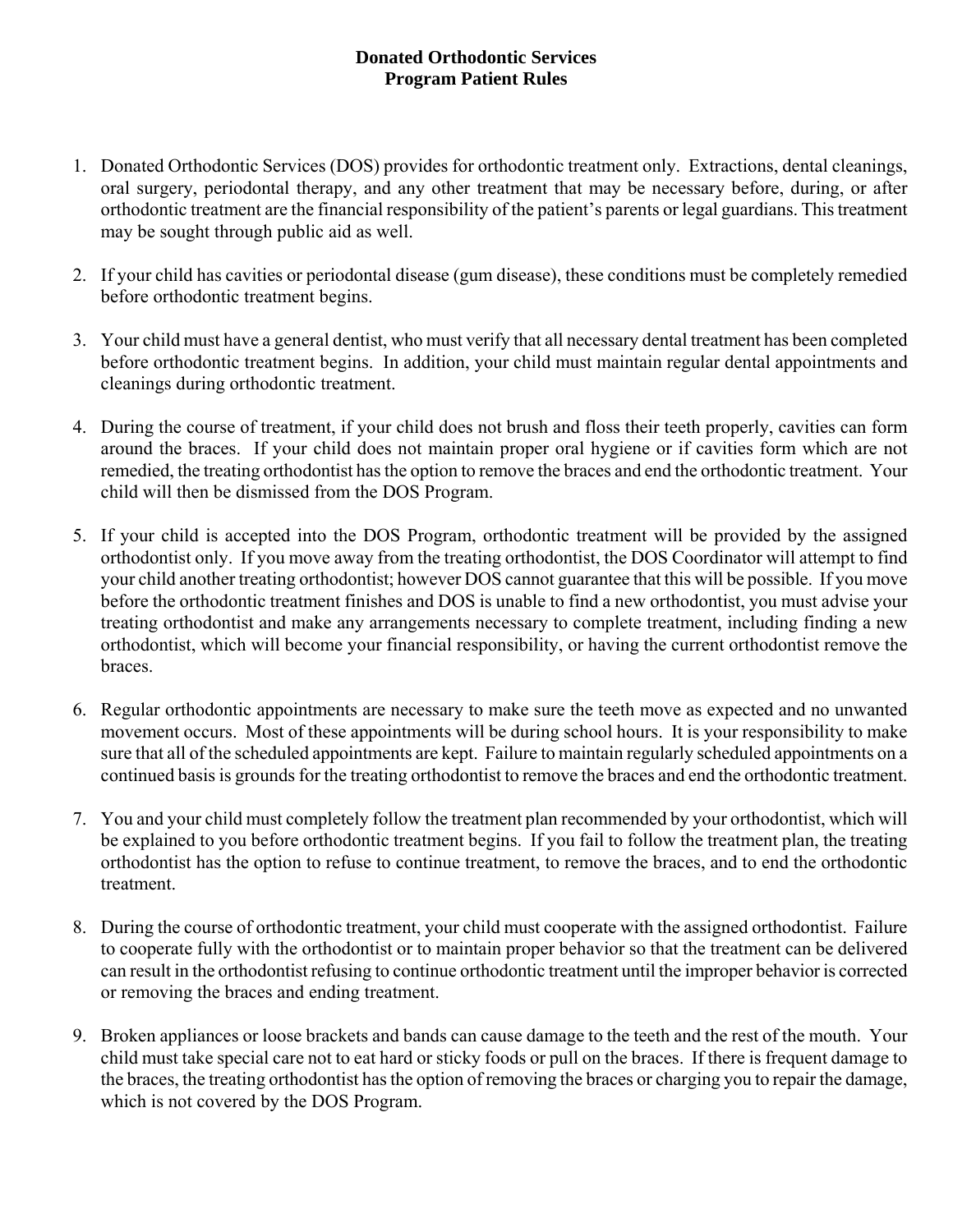10. One retainer, which is necessary to keep the teeth from shifting, will be provided as part of orthodontic treatment at no charge. If the retainer is damaged or lost, you will be charged for a replacement retainer.

Signature of parent or guardian: \_\_\_\_\_\_\_\_\_\_\_\_\_\_\_\_\_\_\_\_\_\_\_\_\_\_\_\_\_\_\_\_\_\_\_\_\_\_\_\_\_\_

Date:  $\frac{2}{\sqrt{2\pi}}$ 

Signature of patient: \_\_\_\_\_\_\_\_\_\_\_\_\_\_\_\_\_\_\_\_\_\_\_\_\_\_\_\_\_\_\_\_\_\_\_\_\_\_\_\_\_\_\_\_\_\_\_\_\_\_\_\_

Date: \_\_\_\_\_\_\_\_\_\_\_\_



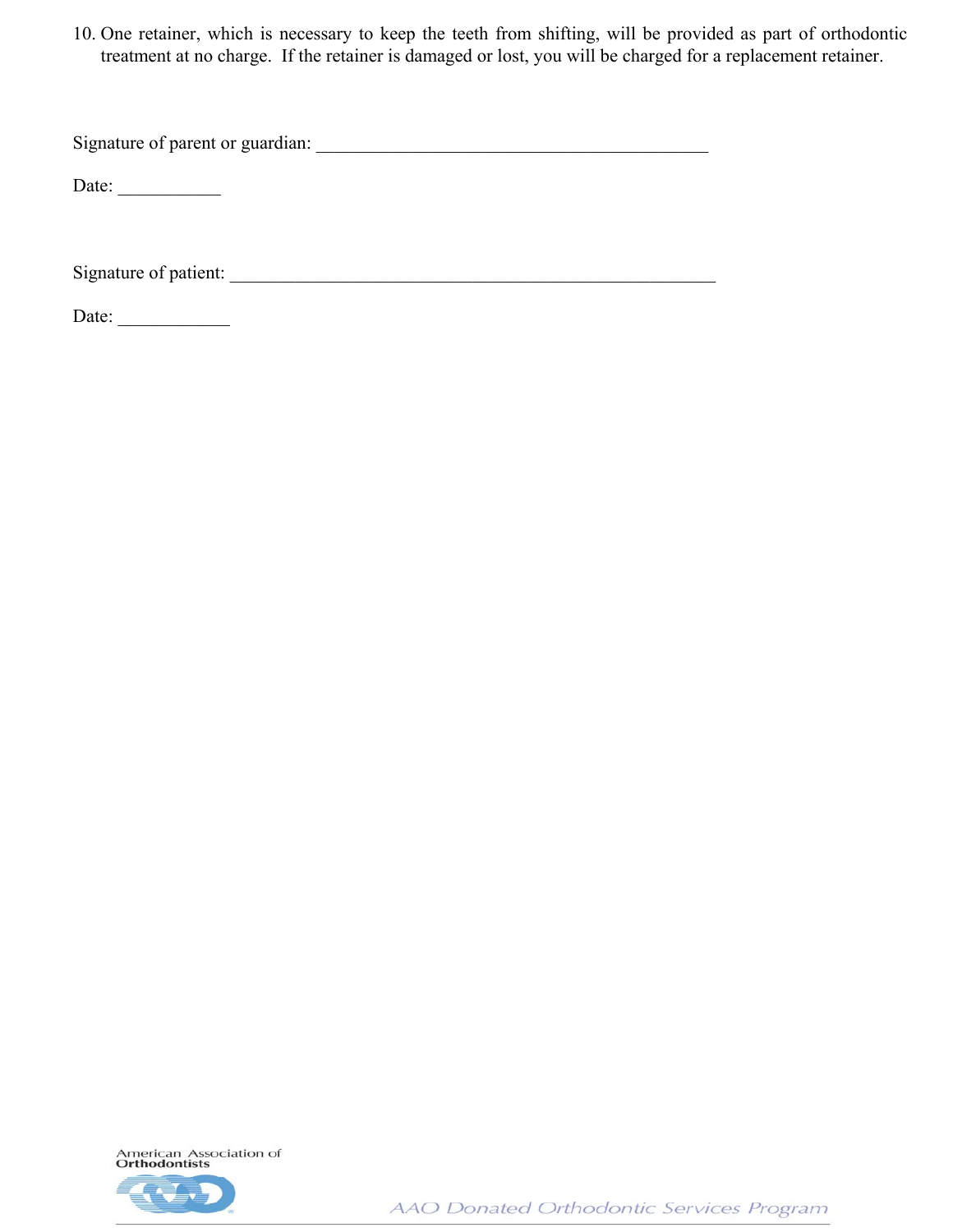*1800 15th Street, Suite 100 • Denver, Colorado 80202 • 866.201.5906 phone • 303.534.5290 fax*

Dear Dentist:

Please complete the following orthodontic referral for the Donated Orthodontic Services (DOS) program.

|                 |                      | Date: $\qquad \qquad$                                                           |         |                     |                  | Dentist Name:        |                                                         |  |
|-----------------|----------------------|---------------------------------------------------------------------------------|---------|---------------------|------------------|----------------------|---------------------------------------------------------|--|
|                 |                      | Dentist Phone Number:                                                           |         |                     |                  |                      |                                                         |  |
|                 |                      |                                                                                 |         |                     |                  |                      | Date of Birth:                                          |  |
|                 |                      | Date of Last Appointment:                                                       |         |                     |                  |                      |                                                         |  |
|                 |                      | How often are they seen in your office:                                         |         |                     |                  |                      |                                                         |  |
|                 |                      | Is Patient in need of orthodontic treatment? Y N                                |         |                     |                  |                      |                                                         |  |
|                 | <b>Malocclusion:</b> | Description of current condition:                                               |         |                     |                  |                      |                                                         |  |
|                 | $\circ$              | Class I                                                                         | $\circ$ | Class II            |                  | Class III<br>$\circ$ |                                                         |  |
| <b>Spacing:</b> |                      |                                                                                 |         |                     |                  |                      |                                                         |  |
|                 |                      | $\circ$ Mild $\leq$ 3mm                                                         |         |                     | o Moderate 4-6mm |                      | o Severe $\geq$ 7mm                                     |  |
|                 | <b>Crowding:</b>     |                                                                                 |         |                     |                  |                      |                                                         |  |
|                 | $\circ$              | Mild $\leq$ 3mm                                                                 | $\circ$ |                     | Moderate 4-6mm   | $\circ$              | Severe $\geq$ 7mm                                       |  |
| Overjet:        | $\circ$              | Normal                                                                          |         |                     | o Moderate 2-5mm |                      | Severe $\geq 6$ mm                                      |  |
|                 | <b>Crossbite:</b>    |                                                                                 |         |                     |                  | $\circ$              |                                                         |  |
|                 | $\circ$              | None                                                                            | $\circ$ | Anterior            |                  | Posterior<br>$\circ$ |                                                         |  |
|                 | <b>Overbite:</b>     |                                                                                 |         |                     |                  |                      |                                                         |  |
|                 | o Normal             | $\circ$                                                                         |         | Moderate $(50-75%)$ |                  | o Severe > $75\%$    | o Open Bite                                             |  |
|                 | <b>Misalignment:</b> |                                                                                 |         |                     |                  |                      |                                                         |  |
|                 | o None               | Mild<br>$\circ$                                                                 |         |                     |                  | o Moderate           | Severe<br>$\circ$                                       |  |
|                 |                      |                                                                                 |         |                     |                  |                      |                                                         |  |
|                 |                      |                                                                                 |         |                     |                  |                      | Description of Dentition: Primary Mixed Mixed Permanent |  |
|                 |                      | Does Patient have good oral hygiene? Y N                                        |         |                     |                  |                      |                                                         |  |
|                 |                      | Caries free? Y N                                                                |         |                     |                  |                      |                                                         |  |
|                 |                      | Does the family keep appointments? $\overline{Y}$ $\overline{Y}$ $\overline{N}$ |         |                     |                  |                      |                                                         |  |
|                 |                      | Is the child motivated to receive orthodontic treatment?                        |         |                     |                  |                      |                                                         |  |